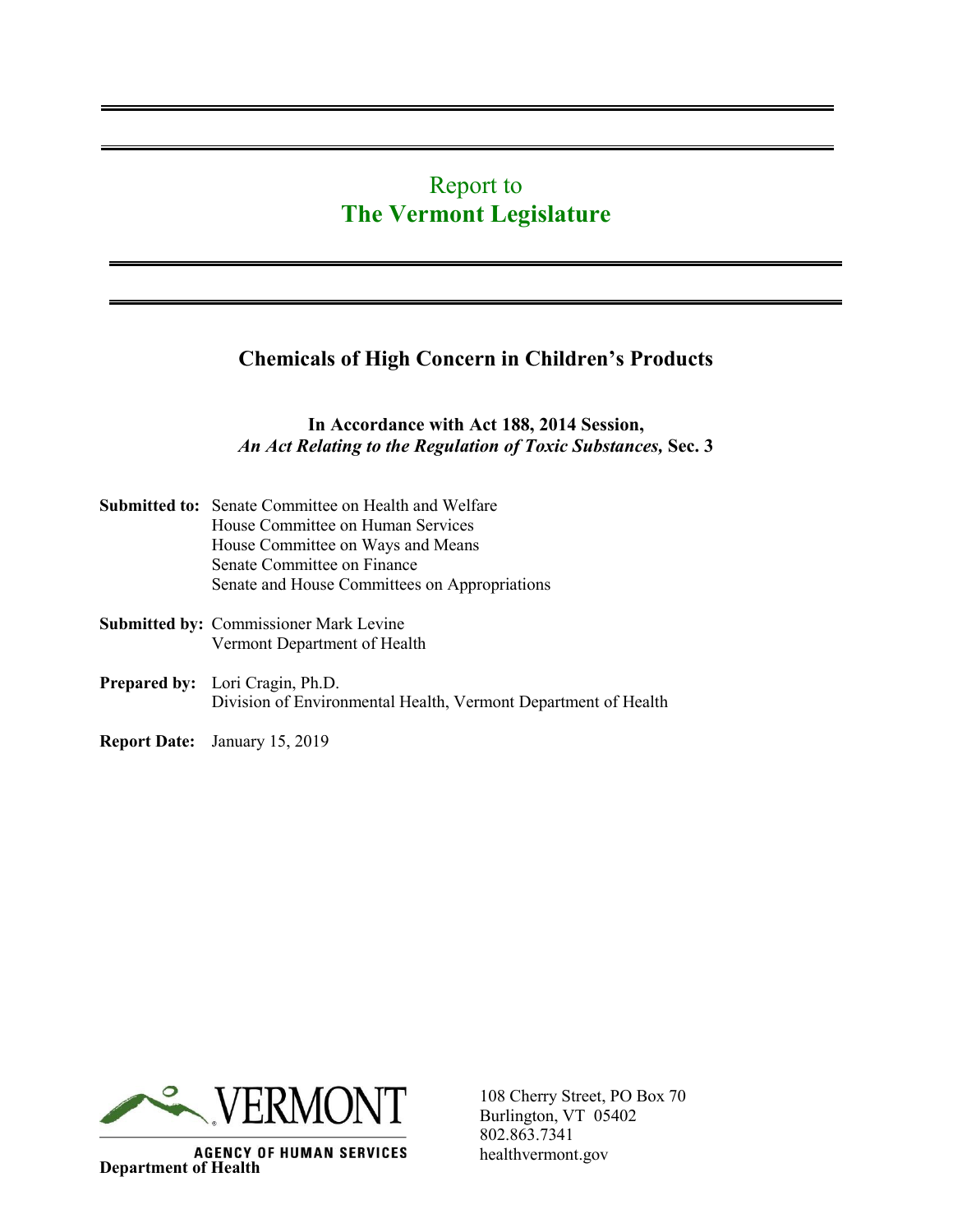#### **Chemicals of High Concern in Children's Products January 15, 2019**

Act 188 (2014), Section 3 requires the Health Department to address eight topics, which are noted in bold below.

**Any updates to the list of chemicals of high concern to children required under 18 V.S.A. § 1773.** In the fall of 2018, rulemaking was initiated to add 20 chemicals to the list of Chemicals of High Concern to Children.

#### **The number of manufacturers providing notice under 18 V.S.A. § 1775 regarding whether a children's product includes a chemical of high concern to children.**

The first reporting period was between July 1, 2016 and August 31, 2018. During that period, 147 manufacturers submitted notices that their products contained at least one Chemical of High Concern to Children.

#### **The number of chemicals of high concern to children for which manufacturers asserted trade secret protection for the specific identity of the chemical, and a recommendation of whether a process should be established to review the validity of asserted trade secrets.**

No chemicals have been asserted as trade secret. The Department developed a process to review asserted trade secrets. This process involves a questionnaire to be filled out by the manufacturer to substantiate the assertion that is examined by technical and legal staff.

#### **An estimate of the annual cost to the Department of Health to implement the chemicals of high concern to children program.**

|             | The cost of the program in state fiscal year $2017$ and $2$ |
|-------------|-------------------------------------------------------------|
| <b>FY17</b> |                                                             |
| \$63,787    | Personnel                                                   |
| \$44,737    | Operating                                                   |
| \$12,000    | IT Support and Maintenance                                  |
| \$111,356   | Non-recurring IT acquisition cost                           |
| \$231,880   | Total                                                       |
| <b>FY18</b> |                                                             |
| \$63,632    | Personnel                                                   |
| \$31,299    | Operating                                                   |
| \$16,332    | IT Support and Maintenance                                  |
| \$111,263   | Total                                                       |
|             |                                                             |

The cost of the program in state fiscal year 2017 and 2018 are below:

#### **The number of Department of health employees needed to implement the chemicals of high concern to children program.**

The State Toxicologist oversees the full-time Chemical Disclosure Program (CPD) manager. A temporary research and statistics analyst was hired in the summer of 2018 to work on prioritizing the data collected in the program. The Departments legal team, Communications office, assigned Agency of Digital Services staff, and Environmental Health administrative staff assist as needed. The business office processes receipts and works with the program on payment issues.

#### **An estimate of additional funding that the Department may require to implement the chemicals of high concern to children program.**

To date, program revenue is insufficient to fund program expenses. The original revenue estimate was based on the number of disclosures received by Washington State in their 2014 reporting period which would have meant 1,200 disclosures per two-year reporting cycle, which would have resulted in revenue of \$240,000 every two